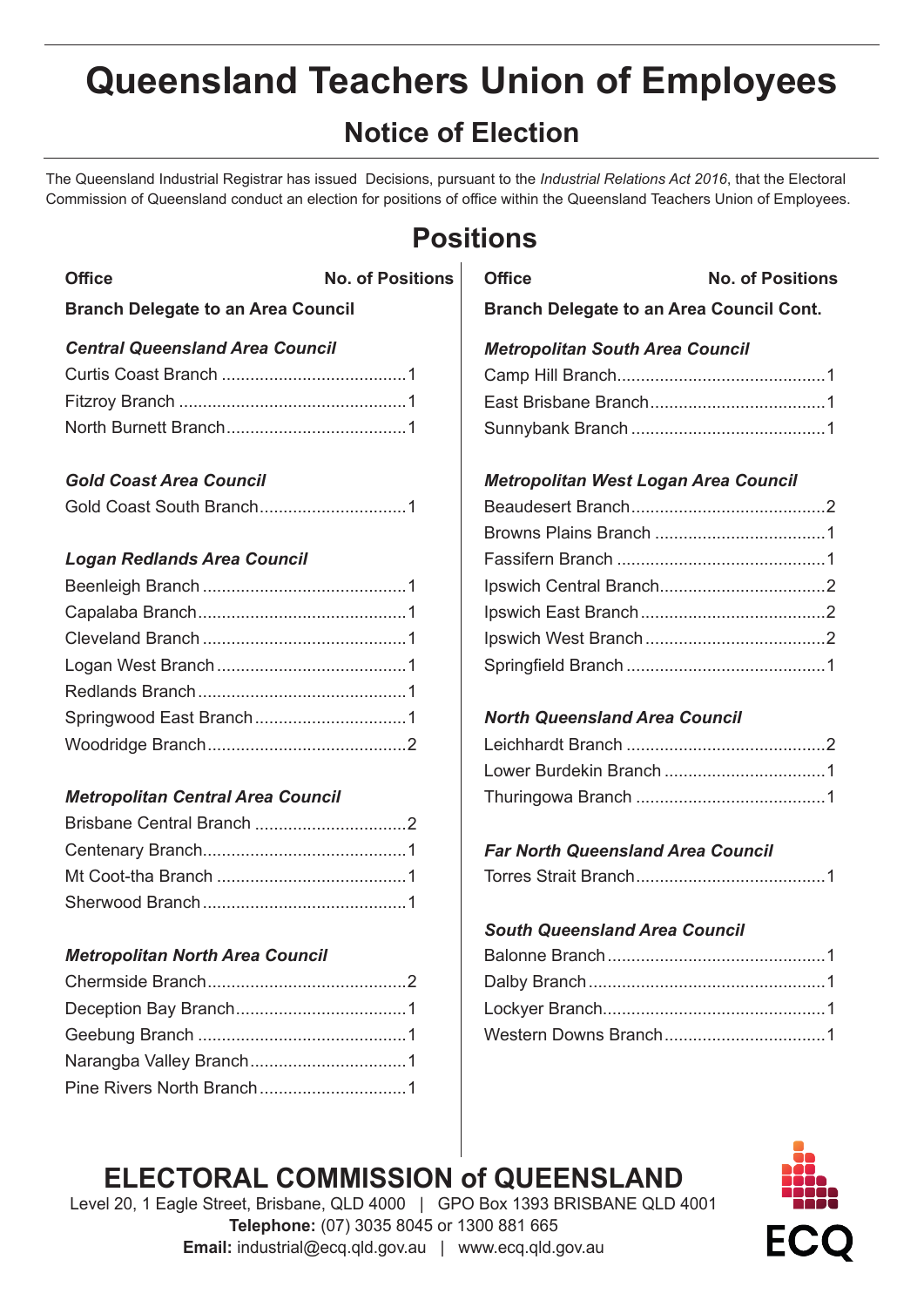# **Queensland Teachers Union of Employees**

# **Notice of Election**

The Queensland Industrial Registrar has issued Decisions, pursuant to the *Industrial Relations Act 2016*, that the Electoral Commission of Queensland conduct an election for positions of office within the Queensland Teachers Union of Employees.

# **Positions**

| <b>Office</b> | <b>No. of Positions</b>                         |
|---------------|-------------------------------------------------|
|               | <b>Branch Delegate to an Area Council Cont.</b> |

#### *Sunshine Coast Area Council*

#### *Wide Bay Area Council*

#### **Area Council Officers**

| <b>Metropolitan Central Area Council</b> |
|------------------------------------------|
|                                          |

#### *Metropolitan North Area Council*

| <b>Far North Queensland Area Council</b> |  |
|------------------------------------------|--|
|                                          |  |

| <b>Logan Redlands Area Council</b> |  |
|------------------------------------|--|
|                                    |  |

**Office No. of Positions**

**TAFE Council Representative for a Branch or Group of Branches**

| TQOL - TAFE Queensland On Line1 |  |
|---------------------------------|--|
|                                 |  |

#### **State Council Representative of a Branch**

| Gold Coast Corridor Branch1 |
|-----------------------------|
|                             |
|                             |
|                             |
|                             |
|                             |
|                             |

# **ELECTORAL COMMISSION of QUEENSLAND**



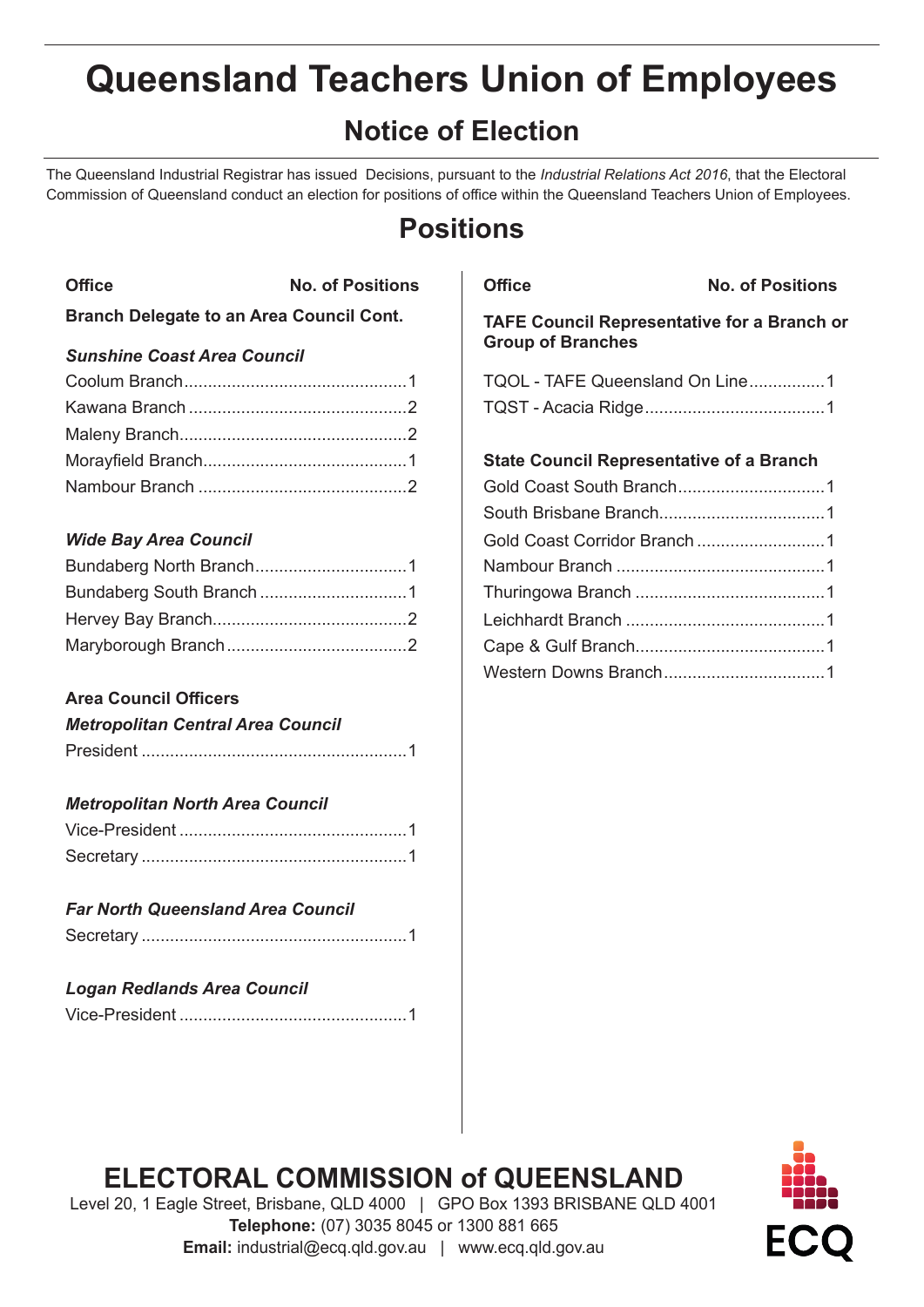# **Queensland Teachers Union of Employees**

# **Notice of Election**

# **Candidate Notes**

Candidates for election must be financial members of the Union at the close of nominations. All nominations must be in writing and signed by the nominee, provided that:

Nominees for **Branch Delegates to an Area Council, TAFE Council Representative for a Branch or Group of Branches or State Council Representative of a Branch** must be a member of the relevant Branch/TAFE Division and signed by at least two (2) financial members of the relevant Branch/TAFE Division.

Nominees for **Area Council Officers** must be a Branch Delegate to the relevant Area Council or be a duly nominated candidate for election as a Branch Delegate to the relevant Area Council and signed by at least two (2) Branch Delegates to the relevant Area Council.

Candidates who wish to withdraw their nomination may do so not more than five (5) clear days after the close of nominations. Prospective candidates and their nominators should verify their financial status and other qualifications required by the Union (refer to Union Rules 6.4 & 6.5).

### **Nominations close at midday on Friday, 6 May 2022**

Nominations open on **Thursday, 14 April 2022**, and must be in writing, comply with the registered rules of the Union and **reach the Electoral Commission of Queensland (ECQ) no later than midday on Friday, 6 May 2022.**

A nomination form for this election is printed with this Journal. Forms are also available from the Union and the ECQ's website; www.ecq.qld.gov.au.

Nominations may be received by hand delivery, post or email and must include the signatures of the nominees and nominators. Please ensure that your nomination can be clearly read and your email address has been provided.

# **Ballots**

Should a ballot be necessary to elect a **Branch Delegate to an Area Council, TAFE Council Representative for a Branch or Group of Branches or State Council Representative of a Branch**  the ECQ will conduct a secret postal ballot of financial members of the Union in the respective Branch or TAFE Branch or Group of TAFE Branches. Ballots, if required, will open on **Tuesday, 7June 2022** and close at **midday on Monday, 11 July 2022**.

Should a ballot be necessary to elect **Area Council Officers** the ECQ will conduct a ballot at the relevant meeting following the close of Nominations.

> Suzanne Ball **Returning Officer** 14 April 2022

# **ELECTORAL COMMISSION of QUEENSLAND**

Level 20, 1 Eagle Street, Brisbane, QLD 4000 | GPO Box 1393 BRISBANE QLD 4001 **Telephone:** (07) 3035 8045 or 1300 881 665 **Email:** industrial@ecq.qld.gov.au | www.ecq.qld.gov.au